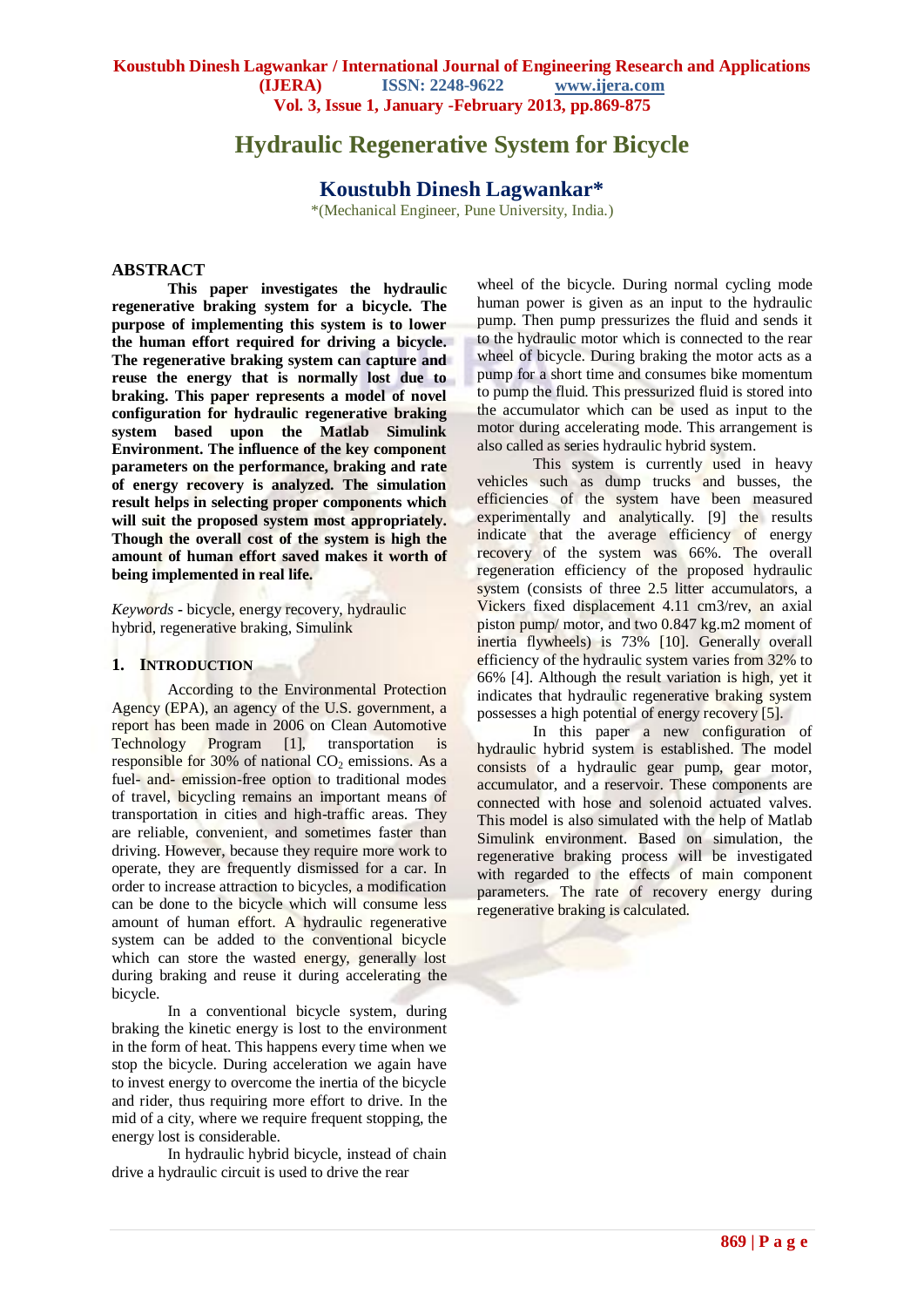### **2. ANALYSIS OF HYDRAULIC REGENERATIVE BRAKING SYSTEM**



Fig. 1. Actual Model of bicycle

Above figure shows the arrangement of the main component on the bicycle frame. A reservoir (R) is connected to the vertical member of frame. Pump (P) is connected to the sprocket with the help of gear arrangement. Accumulator can be connected to the horizontal member of frame and hydraulic motor (M) is connected to the rear wheel with the help of gear arrangement. Valve arrangement and the electronic control system are not shown in the figure for sake of simplicity.

The hydraulic system consists of many components like pump, valves, motor, accumulators etc. Different functions of the regenerative system can be controlled by electrical system [8] since all valves are solenoid actuated. The function of the key component and the method to determine specification and working circumstances of the system are described below.





# Fig. 2. Hydraulic Circuit of Regenerative Braking System

The hydraulic circuit consists of components like Hydraulic reservoir (R) to store the sufficient amount of hydraulic liquid, a hydraulic fluid filter (F) to prevent small metal or dust particles to enter into the system. Hydraulic Gear pump (P) which will pressurize the fluid and send it to the hydraulic motor during peddling. Valves (V1, V2, V3, and V4) are used accommodate different modes of riding like peddling, no peddling, braking, launching. A hydraulic gear pump motor (M) is used to drive the rear wheel during peddling and launching, while during braking it will convert mechanical energy into hydraulic energy. An accumulator (A) is used to store the hydraulic energy and release it during launching process. A pressure relief valve (Rv) used as a safety device. During braking, if accumulator is filled to its capacity then excess quantity of pressurized fluid will pass through pressure relief valve and flow into the sink [7]. The valves V1 and V2 are the  $2\times2$  valve (on-off valve), Valve V3 is  $3\times2$  valve (3 way 2 positions), and valve V4 is  $4 \times 2$  valve (4 way 2 positions). All the valves are DC current actuated solenoid valves since manual operation of valves during cycling is not possible. The hydraulic pump and motor used are gear motors since they are fairly accurate, efficient and cheaper, also the hydraulic gear motor can also be used as a pump since the construction of both pump and motor is same. Accumulator used is bladder type since this type of accumulator is most suitable for mobile application than spring loaded or dead weight type. Also these accumulators can be pre-charged according to the application requirement [3]. The pressure relief valve is pilot actuated thus providing an automatic actuation. All the components are connected with the help of flexible hose.

#### 2.2 Working of System

Complete ride of a bicycle can be classified in 4 basic modes like peddling mode, no peddling or cruising mode, braking mode and launching mode. In peddling mode the power provided by a human is directly utilized in propelling the bicycle. In cruising mode bicycle maintains its motion due to inertia. In case of braking mode, momentum of the bicycle is used to drive the pump which in turn fills the accumulator, and in case of launching mode the energy stored in the accumulator is used to propel the bike to gain the momentum without human effort. These different modes can be achieved with the help of actuation of different valves in the hydraulic circuit. The following diagram shows symbol of hydraulic direction control valve, the left block is considered as I position and right block is considered as II position. To activate the different modes during riding the valve position is shown in following table.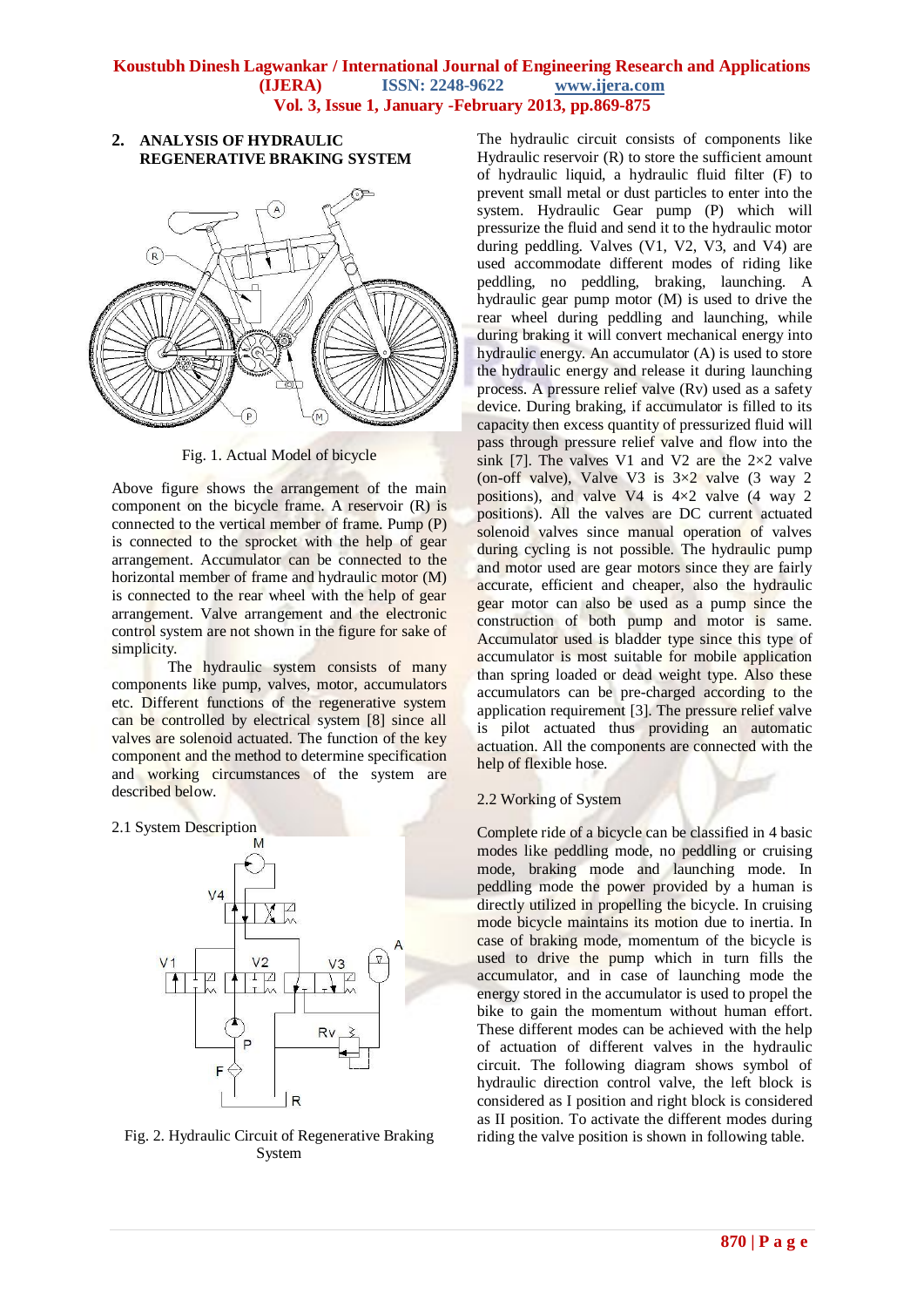|  |  | Table 1. Valve Actuation for different modes |
|--|--|----------------------------------------------|
|--|--|----------------------------------------------|

| Mode                 | V2 | V3 |  |
|----------------------|----|----|--|
| Peddling mode        |    |    |  |
| <b>Cruising Mode</b> |    |    |  |
| Braking mode         |    |    |  |
| Launching            |    |    |  |
| Mode                 |    |    |  |

In peddling mode the power provided by the

rider is directly given to the hydraulic gear pump (P). This can be achieved by directly coupling the pump to the peddling sprocket through gear or chain or belt arrangement. The gear ratio of transmission depends upon the running conditions of pump. The Pump (P) sucks the oil from the oil reservoir (R) and sends it to the motor (M) through valve V2 and V4. The hydraulic motor is directly coupled to the rear wheel of the bicycle. The high pressure fluid runs the hydraulic motor and thereby propels the bicycle. This is similar to the hydraulic coupling. Low pressure oil coming out of the motor is sent back to the reservoir (R) through valve V4 and V3.

In no peddling situation the bike maintains its motion without peddling due to inertia of vehicle and rider or in case of going down the road. In this mode the pump (P) is bypassed from the hydraulic circuit. The motor (M) sucks the oil from the reservoir (R) through the valve V1 and V4 and sends it to the reservoir again through V4 and V3. The path selected is minimum resistance path and hence minimum amount of energy will be lost during this process.





During braking process, the pump (P) is isolated because peddling is not required during braking process. The low pressure oil from the reservoir (R) is sucked by the motor (M) through valve V1 and V4 and pressurized oil coming out of the motor is sent to the accumulator (A) through valve V4 and V3. During braking process the hydraulic motor (M) momentarily acts as a pump. The energy required to drive the motor is taken from the bicycle's kinetic energy and thus slowing down the bicycle. During braking process the accumulator (A) gets filled up by high pressure hydraulic oil. After complete filling of accumulator the excess oil is drained to the reservoir (R) through pressure relief valve (Rv).

During launching mode, the pressurized oil from the accumulator  $(A)$  is given to the hydraulic motor (M) through valve V3 and V4. This causes the hydraulic motor (M) to run and propel the bicycle. Energy stored in the accumulator is converted into kinetic energy. The low pressure oil coming from the Hydraulic motor  $(M)$  is sent back to the reservoir  $(R)$ through valve V4 and V1 respectively.

The procedure to select the component is shown below.

#### 2.3 Component Specification Determination

 $E =$ 

The specifications of components in the proposed system were considered to reflect the characteristic of the average mountain bicycle with 26" wheel.

The energy required E to fully stop a bicycle from an initial velocity of  $v_0$  is given by,

$$
\frac{1}{2}mv_0^2\tag{1}
$$

Where, *m* is the total mass of bicycle and rider.  $v_0$  is the longitudinal velocity at which brakes are applied.

Since the braking time is normally short and the braking torque is very large in comparison with the air drag and rolling resistance, these resistances are neglected. In such case the braking torque is given by,

$$
T_b = \left(2\,I_w + m\,R_w^2\right) \frac{a}{R_w} \tag{2}
$$

In this case,  $I_w$  is mass moment of inertia of the wheel, *m* is total mass,  $R_w$  is the radius of the wheel and *a* is the deceleration by which the vehicle is stopping.

Since it is a moving system the accumulator used is bladder type. Construction is similar to the pressure vessel except it is equipped with elastomeric bladder. Bladder separates the accumulator into two parts one of which is pre-charged nitrogen gas and other is hydraulic fluid [3].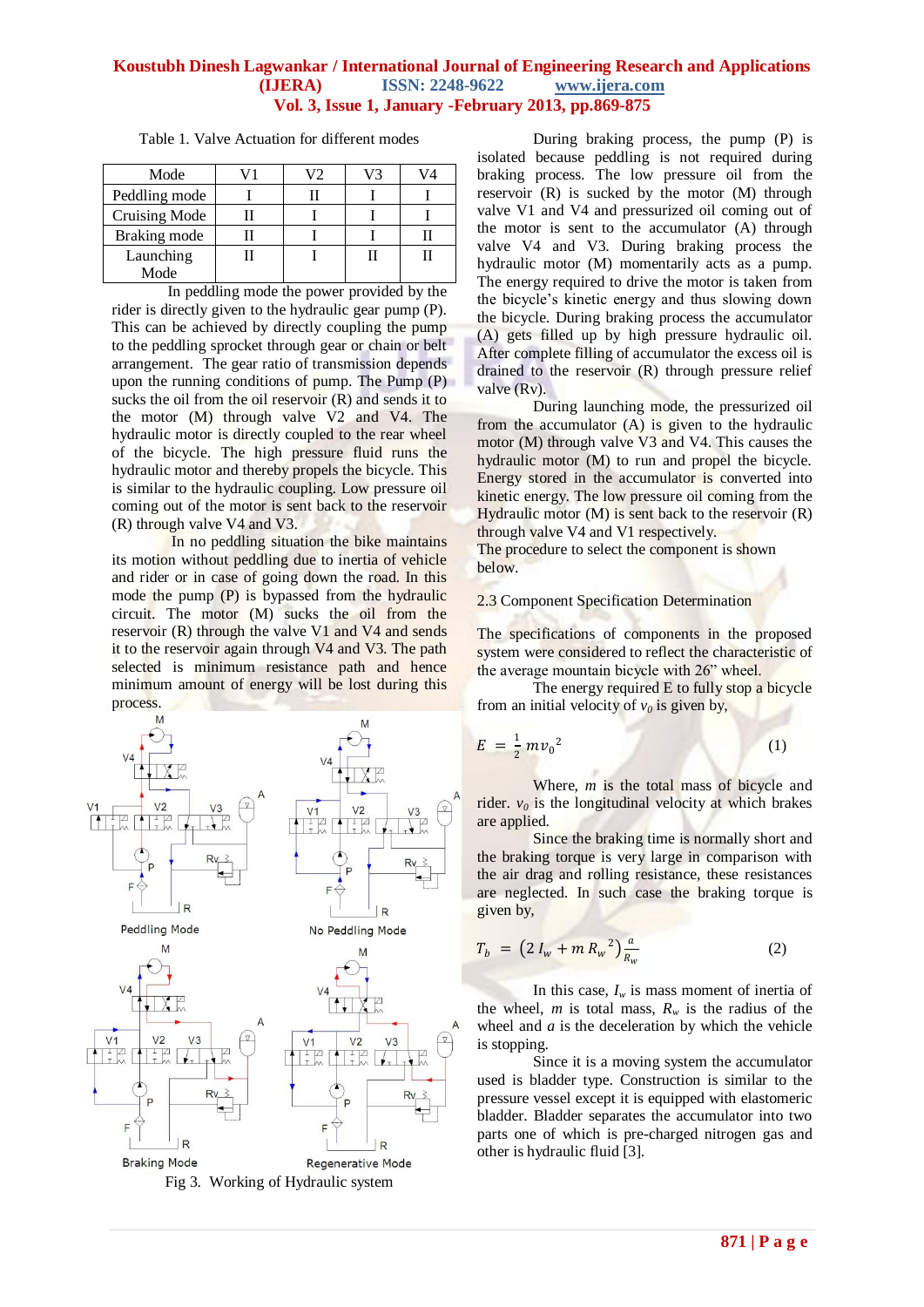

Fig. 4. Bladder type Accumulator

We consider nitrogen as an ideal gas and neglect the compression of hydraulic fluid. The relation between pressure and volume of gas can be given by following thermodynamic law.

$$
p_i V_i^n = p V^n = p (V_i - V_f)^n = C
$$
 (3)

Where  $p_i V_i$  are the initial pressure and volume of gas and  $pV$  are the final pressure and volume of gas respectively.  $V_f$  is the volume of fluid in the accumulator and  $C$  is the constant depending on the initial condition of the accumulator.  $n$  is a ploy-index for an adiabatic process  $n = 1.4$ 

Assuming that when braking process is done the pressure of hydraulic fluid inside the accumulator is  $p_1$ . Then energy that accumulator will store during braking can be given as,

$$
E_{acc} = p_1 V_f \tag{4}
$$

 $V_f$  is the total volume of fluid flown into the accumulator during braking.

Size of accumulator is an important factor to ensure that the system could recover the kinetic energy of a bicycle at specific speed as much as possible. Also pressure at inlet of accumulator should not exceed maximum working pressure. If at any point the pressure at inlet becomes more than maximum working pressure of the system then fluid will bleed off reservoir resulting into loss of energy. The hydraulic accumulator should have enough space and flow rate to meet the system requirements.

From the equation (1) and (4)

$$
V_f = \frac{m v_0^2}{2 p_3} \tag{5}
$$

The capacity of the accumulator is established from the following equation.

$$
p_0V_0^{n} = p_1V_1^{n} = p_2V_2^{n}
$$

Rearranging the above equation we can write,

$$
V_A = \frac{V_f}{\left(\frac{p_0}{p_1}\right)^{1/1.4} - \left(\frac{p_0}{p_2}\right)^{1/1.4}}\tag{6}
$$

Where,  $p_1$  and  $p_2$  are the lowest and highest working pressures of accumulator during braking process. Here the charging and discharging process of accumulator is considered as an Adiabatic process. During braking process, motor (M) will momentarily act as pump. Torque required to operate motor is given by,

$$
T_{4_p} = \frac{\Delta p \cdot d}{\eta_T} \tag{7}
$$

Here,  $\Delta p$  is the differential pressure across the motor  $(M)$ ,  $d$  is the displacement of the motor (M) and  $\eta_T$  is the torque efficiency of the pump.

Since the hydraulic system in bicycle need not to be sophisticated hence we use the simplest form of fixed displacement gear motor for the building of Hydraulic Circuit. Pressure differential across motor (M) during braking is given by,

$$
\Delta p = p_1 - p_2 + \frac{f L \rho Q^2}{2 d_0 A^2} \tag{8}
$$

Where,  $p_2$  is the pressure at inlet of the reservoir which can be considered as the atmospheric pressure.  $f$  is friction coefficient of the fluid.  $L$  is an effective hose length between reservoir (R) and accumulator  $(A)$ .  $\rho$  is oil density and *A* is internal cross-section of the hose.

Pressure at the inlet of gas charged accumulator (A) during braking is given by,

$$
p_1 = p_0 \left\{ \frac{V_A}{V_A - \int Q_a \, dt} \right\}^{1.4} \tag{9}
$$

Where,  $Q_a$  is the actual volumetric flow rate generated by the motor (M) during braking process. The actual volumetric flow rate of oil through motor (M) is given by,

$$
Q_a = d \cdot \omega \cdot \eta_v \tag{10}
$$

Here  $\eta_v$  is the volumetric efficiency of the motor and  $d$  is displacement of motor.

During regenerative launching mode, the energy stored in the accumulator (A) is used to run the motor (M) and during this process the hydraulic energy will be converted into the mechanical energy.

Actual driving torque that motor (M) will generate is given by,

$$
T_{4_m} = d \cdot \Delta p \cdot \eta_t \tag{11}
$$

In this equation,  $\Delta p$  is the differential pressure across the motor  $(M)$ ,  $d$  is the displacement of the motor and  $\eta_T$  is the torque efficiency of the pump.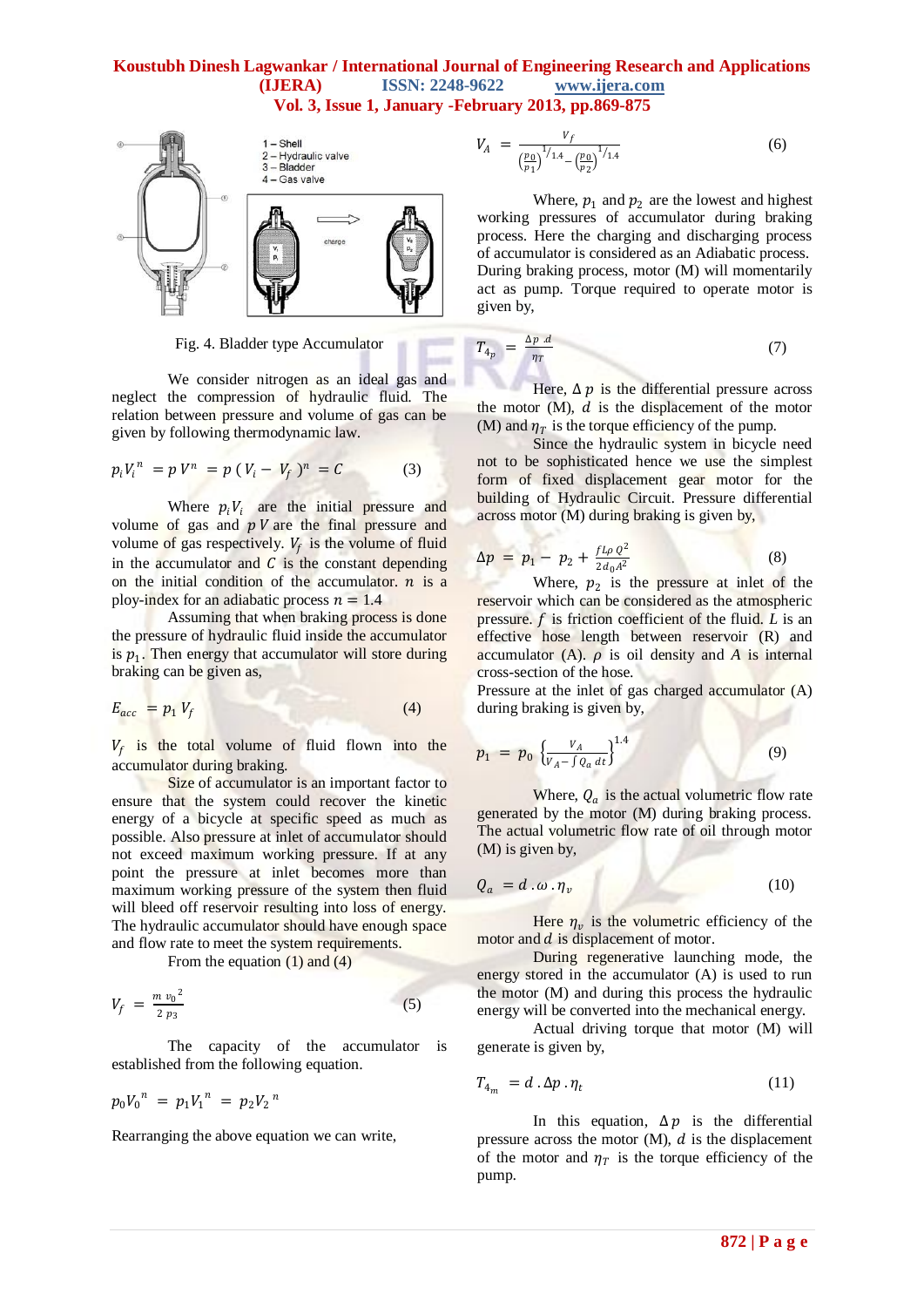The differential pressure across the motor is calculated in the same way as mentioned above. The pressure at the inlet of the motor is given by,

$$
p_1 = p_0 \left\{ \frac{v_A}{v_A - \int Q_a \eta_v dt} \right\}^{1.4}
$$
 (12)

Where,  $\eta_v$  is the volumetric efficiency of the motor and actual fluid flow rate through the motor is given by,

$$
Q_a = \frac{d \omega}{\eta_v} \tag{13}
$$

The actual rate of energy recovery of hydraulic regenerative braking system is defined as the ratio of energy stored in the accumulator and the kinetic energy of the bicycle.

$$
\varepsilon = \frac{\sum_{i=0}^{\Delta t} p_i Q_{a_i} \Delta t_i}{\frac{1}{2} m \left(v_o^2 - v_{\Delta t}^2\right)}\tag{14}
$$

In above equation  $\Delta t$  is the braking period.

 $E_a = \sum_{i=0}^{\Delta t} p_i Q_{a_i} \Delta t_i$  is the regenerative braking energy

 $E_b = \frac{1}{2}$  $\frac{1}{2}m(v_0^2 - v_{\Delta t}^2)$  is the kinetic energy of the bicycle corresponding to speed reduction from  $v<sub>o</sub>$  to  $v_{\Delta t}$ 

#### **3. Simulation**

In order to investigate the performance of the system during braking as well as to verify the rate of energy recuperation of the system under a typical driving cycle, a hydraulic regenerative braking model is established. The model is implemented in the Simulink using fundamental blocks of Matlab Simulink. This system can be shown in following Fig. 5. In this model kinetic energy is given as input to the model after applying various mathematical transformations, effect of various parameters on the performance of the system is determined.



Fig. 5. Matlab Simulink model of HRB system

There are some assumptions made to build the model. For example, volumetric efficiency of the pump and motor, which is specified at nominal

pressure, angular velocity and fluid viscosity, is considered as constant. The charging and discharging processes of accumulator are adiabatic. Resistances offered to the motion are neglected such as frictional resistance and aerodynamic resistance.

In the first part of simulation we consider effect of different pump on the performance of the bicycle. During this investigation other parameters of the system are kept constant. Here we consider 5 different pumps from different manufacturers and capacity as listed below [11][12][13][14]:

Table 2. Different pump that can be used on the system

| Pump         | Displacement | Min.  | Max.     |
|--------------|--------------|-------|----------|
|              | (cc/rev)     | Speed | Pressure |
|              |              | (rpm) | (bar)    |
| <b>Bosch</b> | 11.3         | 500   | 280      |
| Rexroth AG   |              |       |          |
| $AZPF-11$    |              |       |          |
| Eaton Char-  | 8.2          | 750   | 140      |
| Lynn J       |              |       |          |
| series 129   |              |       |          |
| <b>Bosch</b> | 6.3          | 750   | 250      |
| Rexroth AG   |              |       |          |
| $AZPB-22$    |              |       |          |
| Casappa      | 5.34         | 650   | 280      |
| Formula FP   |              |       |          |
| PL 10.5      |              |       |          |
| Roquet       | 3.3          | 750   | 240      |
| Pump Type    |              |       |          |
| L O          |              |       |          |

Simulation is done considering the following conditions: the longitudinal velocity of the bicycle is 40 km/hr. The total weight of bicycle and adult rider is 100 kg. Gear ratio is 3. The accumulator used is bladder type accumulator with 4 liter capacity and charging pressure of 72 bar.

During the simulation, it is considered that the volumetric efficiency of the pump is 95% this is possible since pump will operate at low pressure and low rpm. The Fig. 6 shows the effect of pump displacement on the braking torque. The higher displacement pump will offer high resisting torque since it requires more power to operate. Due to this, deceleration will be higher and time required to stop the bicycle will be lesser. On contradictory the pump with lower displacement will offer less torque and hence lower deceleration with larger time to stop the bicycle.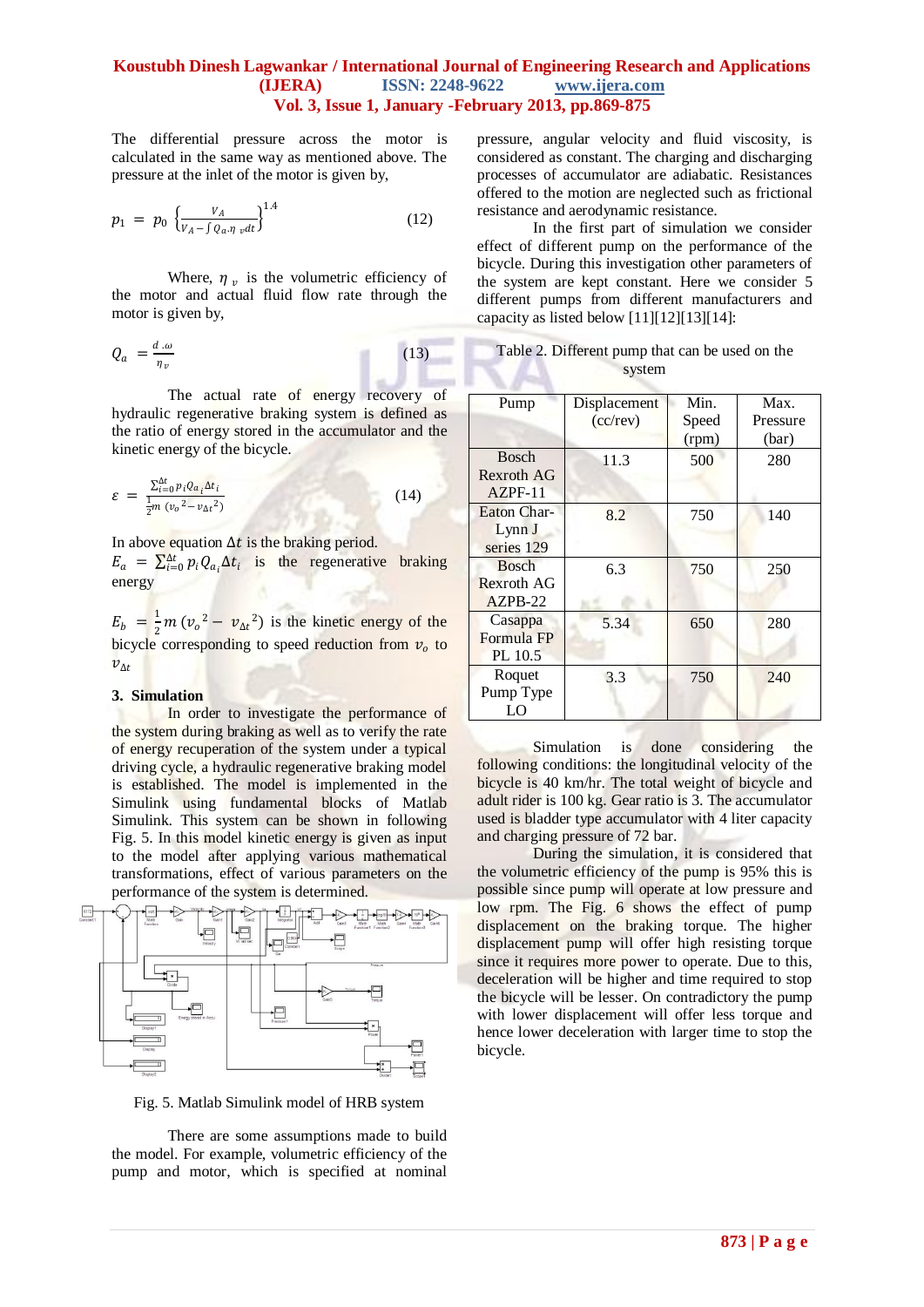

Fig. 6. Effect of different parameter on HRB system

The result of the above simulation for precharging pressure of 72 bar is be described as below,

|        | <b>Braking</b> | Deceleration |
|--------|----------------|--------------|
| Torque | time           | $(m/s^2)$    |
| (Nm)   | (sec)          |              |
|        | 2.5            | 4.44         |
|        |                |              |
|        |                |              |
| 73.4   | 3.1            | 3.58         |
|        |                |              |
|        |                |              |
| 56.7   | 4.2            | 2.64         |
|        |                |              |
|        |                |              |
| 48.3   | 5              | 2.22         |
|        |                |              |
|        |                |              |
| 29.7   | 7.8            | 1.42         |
|        |                |              |
|        | 99.8           |              |

Table 3. Result of different pump on the performance

From the above table we can see that Eaton Char-Lynn J 129 motor with displacement of 8.2 cc/rev show considerable results. Hence for finding out the effect of pre-charging pressure of accumulator on the performance of bicycle, we will consider the above pump. In this part of simulation all the parameters of the system are kept constant and the pre-charging pressure of accumulator is varied. The effect of pre-charging pressure on the torque and stopping distance is shown in the following Fig 7. From this graph, it can be seen that higher charging pressure provides more torque and less stopping distance with higher rate of deceleration. This is due to the fact that same system will run with higher pressure and larger amount of energy will be

consumed to attain this pressure. Whereas lower charging pressure gives less torque and takes more time to stop the bicycle with lower deceleration.





Result of above simulation with Eaton Char-Lynn J 129 motor is listed below,

| Pre-<br>charging<br>Pressure | Torque<br>(Nm) | Stopping<br>Time<br>(sec) | Deceleration<br>$(m/s^2)$ |
|------------------------------|----------------|---------------------------|---------------------------|
| 50 bar                       | 54.6           | 3.56                      | 3.043                     |
| 65 bar                       | 65.02          | 2.92                      | 2.8                       |
| 72 bar                       | 73.4           | 2.8                       | 2.92                      |
| 80 bar                       | 78.3           | 2.4                       | 3.56                      |

Table 4. Result of variation of Pre-charging Pressure in Accumulator

From the above simulation, we can see that pre-charging pressure of 72 bar gives fair result considering braking period. From the above simulation it can be noted that nearly 92% of kinetic energy can be stored on the accumulator. And same can be given to the motor for propelling mode [6].





The above figure shows the rate of energy stored in the accumulator for different pumps. Slope of curve of pump with higher displacement is steeper while the slope is leaner in case of lower displacement pump.